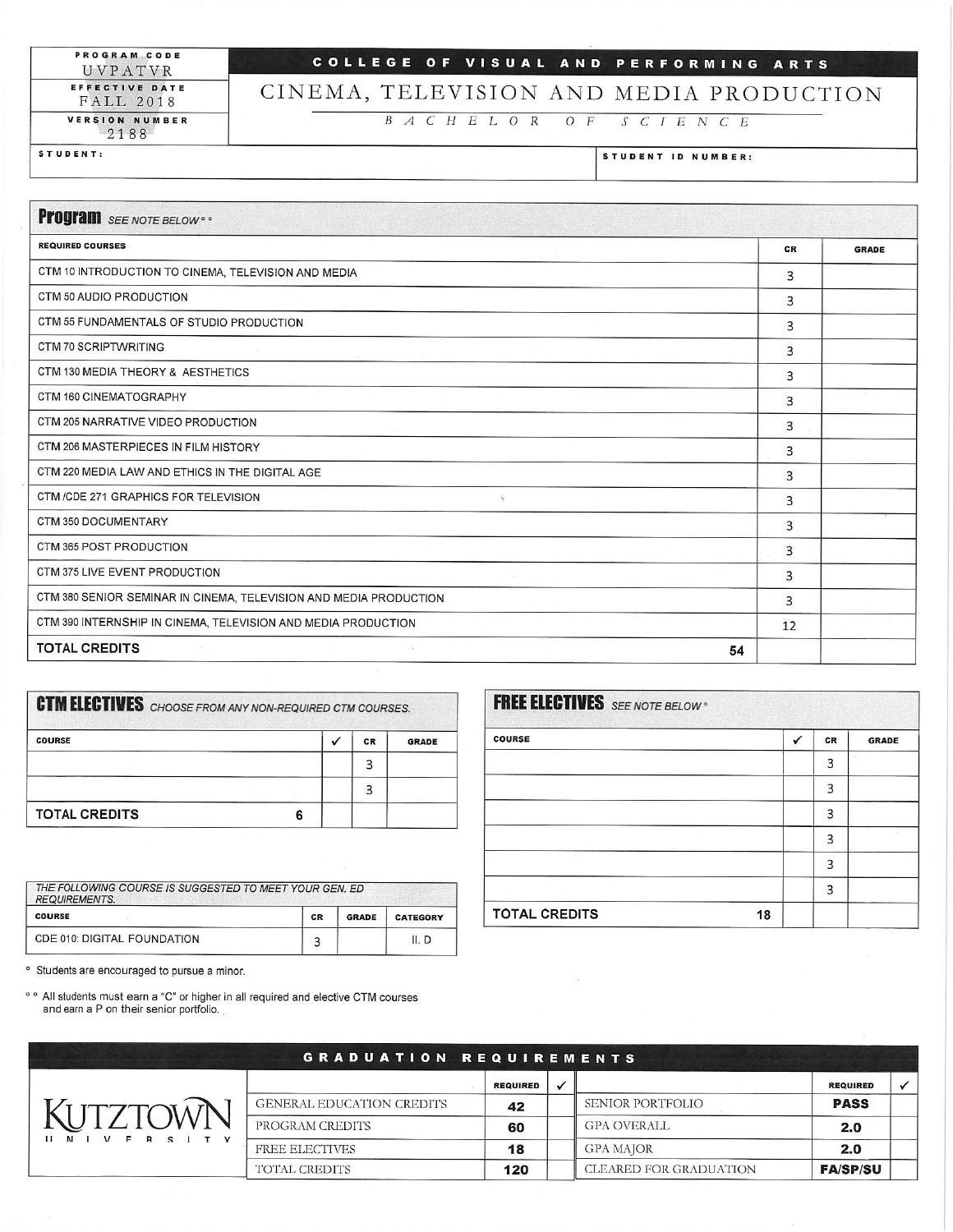| EFFECTIVE DATE FALL 2018<br>GENERAL EDUCATION VERSION 2188<br>DEGREE REQUIREMENTS<br><b>GENERAL EDUCATION</b>                                                                                                                                                                                                                    | <b>IJTZTOV</b><br>N<br>E<br>R                                                                                                                                                                                               |                                               |    |
|----------------------------------------------------------------------------------------------------------------------------------------------------------------------------------------------------------------------------------------------------------------------------------------------------------------------------------|-----------------------------------------------------------------------------------------------------------------------------------------------------------------------------------------------------------------------------|-----------------------------------------------|----|
| <b>Student Learning Outcomes (SLO)</b>                                                                                                                                                                                                                                                                                           | <b>First Year Seminar:</b><br><b>Discovering College</b>                                                                                                                                                                    | <b>CREDITS</b><br><b>REQUIRED</b>             | 3  |
| Upon completion of the requirements<br>for the General Education Program,<br>students will be able to:                                                                                                                                                                                                                           | THESE COURSES MEET SLO <sup>8</sup> & <sup>0</sup><br><b>COURSE NUMBER</b><br><b>COURSE NAME</b>                                                                                                                            | <b>CREDITS</b><br><b>EARNED:</b><br>GR        | CR |
| Communicate clearly and effectively orally<br>and in writing.                                                                                                                                                                                                                                                                    | <b>FYS 100</b><br>First Year Seminar<br>TRANSFER STUDENTS TRANSFERRING 30 CREDITS OR MORE AND NOT TRANSFERRING AN FYS OR FYE COURSE<br>MAY SELECT ANY APPROVED GENERAL EDUCATION COURSE TO MEET THEIR FYS REQUIREMENT.      |                                               |    |
| 2 apply scientific and quantitative reasoning to<br>solve problems and increase knowledge.                                                                                                                                                                                                                                       | TRANSFER ELECTIVE:                                                                                                                                                                                                          |                                               |    |
| <b>O</b> apply skills in critical analysis and reasoning<br>for the interpretation of data.                                                                                                                                                                                                                                      | <b>Communicating With</b><br><b>And About the World</b>                                                                                                                                                                     | <b>CREDITS</b><br><b>REQUIRED</b>             | 12 |
| <b>O</b> engage critically with creative or artistic works.                                                                                                                                                                                                                                                                      | THESE COURSES MEET SLO 1 & 6<br><b>COURSE NUMBER</b><br><b>COURSE NAME</b>                                                                                                                                                  | <b>CREDITS</b><br><b>EARNED:</b>              |    |
| <b>O</b> demonstrate the ability to retrieve, interpret,<br>evaluate, and use information.                                                                                                                                                                                                                                       | <b>COMPOSITION 100 LEVEL</b><br>$\text{CMP } 1$<br><b>COMPOSITION 200 LEVEL</b><br>$\mathbf 2$<br>$CMP 2$ <sub><math>-</math></sub>                                                                                         | GR                                            | CR |
| <b>6</b> analyze the role of values, ethics, diversity,<br>and multiple perspectives in local                                                                                                                                                                                                                                    | <b>SPEAKING</b><br>3<br>ANY WRITING (A2) OR SPEAKING COURSE (A3) OR FROM THE APPROVED LIST<br>4                                                                                                                             |                                               |    |
| and global society.                                                                                                                                                                                                                                                                                                              |                                                                                                                                                                                                                             |                                               |    |
| <sup>0</sup> demonstrate an understanding of various<br>models for the development of<br>the whole person.                                                                                                                                                                                                                       | COURSES IN CATEGORIES B, C & D MUST BE TAKEN OUTSIDE THE STUDENT'S MAJOR.<br>THE MAJOR IS DEFINED AS THE PREFIX THAT IDENTIFIES THE MAJOR.<br>CONCOMITANT REQUIREMENTS MAY BE TAKEN TO MEET GENERAL EDUCATION REQUIREMENTS. |                                               |    |
| <sup>6</sup> explore concepts, ideas, and methods<br>from a variety of disciplines.                                                                                                                                                                                                                                              | <b>Understanding</b><br><b>Self &amp; Others</b>                                                                                                                                                                            | <b>CREDITS</b><br><b>REQUIRED</b>             | 9  |
|                                                                                                                                                                                                                                                                                                                                  | THESE COURSES MEET SLO <sup>8</sup> & <sup>0</sup>                                                                                                                                                                          | <b>CREDITS</b><br><b>EARNED:</b>              |    |
| Use this checksheet to plan your degree program. Meet every<br>semester with your academic advisor to be sure that you are<br>taking courses that are required to attain the degree you are<br>seeking. Discuss your goals and choose courses that will help you<br>to attain them. Get the most out of your education by taking | <b>COURSE NUMBER</b><br><b>COURSE NAME</b><br>$\mathbf 2$<br>3                                                                                                                                                              | GR                                            | CR |
| advantage of everything that Kutztown University has to offer.                                                                                                                                                                                                                                                                   | <b>Understanding</b><br><b>Science &amp; Technology</b>                                                                                                                                                                     | <b>CREDITS</b><br>$9 - 12$<br><b>REQUIRED</b> |    |
|                                                                                                                                                                                                                                                                                                                                  | THESE COURSES MEET SLO 2 & 3                                                                                                                                                                                                | <b>CREDITS</b><br><b>EARNED:</b>              |    |
|                                                                                                                                                                                                                                                                                                                                  | <b>COURSE NUMBER</b><br><b>COURSE NAME</b><br><b>SCIENTIFIC INQUIRY</b>                                                                                                                                                     | GR                                            | CR |
|                                                                                                                                                                                                                                                                                                                                  | QUANTITATIVE REASONING                                                                                                                                                                                                      |                                               |    |
|                                                                                                                                                                                                                                                                                                                                  | ANY COURSE APPROVED FOR C1 OR C2                                                                                                                                                                                            |                                               |    |
|                                                                                                                                                                                                                                                                                                                                  | <b>Understanding &amp;</b><br><b>Creating Ideas</b>                                                                                                                                                                         | <b>CREDITS</b><br><b>REQUIRED</b>             | 9  |
| <b>TOTAL GENERAL EDUCATION CREDITS 42-45</b>                                                                                                                                                                                                                                                                                     | THESE COURSES MEET SLO @ & 6                                                                                                                                                                                                | <b>CREDITS</b><br>EARNED:                     |    |
|                                                                                                                                                                                                                                                                                                                                  | <b>COURSE NUMBER</b><br><b>COURSE NAME</b>                                                                                                                                                                                  | GR<br>CR                                      |    |
| FIND A FULL EXPLANATION<br>OF THE GENERAL EDUCATION                                                                                                                                                                                                                                                                              | 2                                                                                                                                                                                                                           |                                               |    |